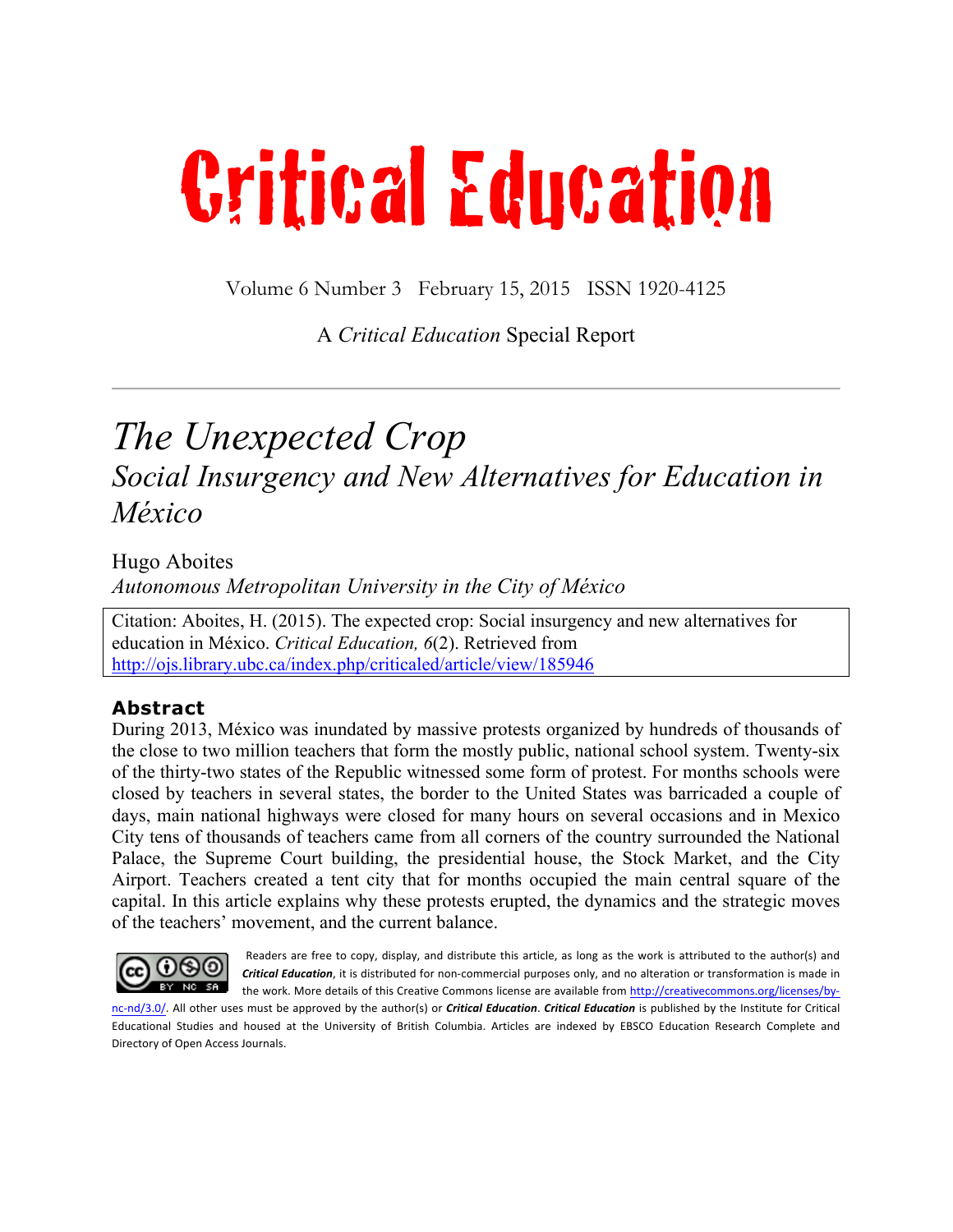During 2013, México was inundated by massive protests organized by hundreds of thousands of the close to two million teachers that form the mostly public, national school system. Twenty-six of the thirty-two states of the Republic witnessed some form of protest. For months schools were closed by teachers in several states, the border to the United States was barricaded a couple of days, main national highways were closed for many hours on several occasions and in México City tens of thousands of teachers came from all corners of the country surrounded the National Palace, the Supreme Court building, the presidential house, the Stock Market, and the City Airport. Teachers created a tent city that for months occupied the main central square of the capital. In this article I will try to explain why these protests erupted, the dynamics and the strategic moves of the teachers' movement and the current balance.

#### **The National and Historical Context**

The present government-provided Mexican Educational System was created in 1921, as a direct result of an armed and bloody revolution (1910-1917) that overthrew a government of landlords, aristocracy and foreign investors. The revolution forced the creation of a national balance of social forces in which poor peasants gained land (national land reform), salaried workers were granted advanced labor rights, and all children were to have access to free public state schools.

A national system, funded and administered by the central state, was created to resolve the vast inequities created by a myriad of small local and very limited systems. The national state established normal schools to educate the children of peasants and workers to be teachers. In this manner, a socially progressive ideology was nurtured and these teachers became envoys of a national state, with the aim of establishing a cohesive bond with large masses that had many reasons for unrest.

Later, in 1943, the many regional unions were unified into one single organism that today has close to 2 million members and bargains labor conditions and salaries for the vast majority of teachers of the country. The creation of a national union, Sindicato Nacional de Trabajadores de la Educación (SNTE), however, put in the hands of the central national state a powerful instrument of control, not only to stop social unrest, but also to control the teachers of the country. A large and very powerful political, social and electoral force was created and for many decades the central State had a tight corporative control over the Union.

In 1979, however, after a series of previous small movements, a stable opposition force was created within the union, Coordinadora Nacional de Trabajadores de la Educación (the "Coordination" or CNTE). Since then the CNTE has questioned the control imposed by the State over the union and the corrupt official leadership of the Union that helps maintain this control. Given the difficult conditions, it was quite an achievement that the new Coordination could control some five of the 52 sections that comprise the National Union.

#### **A History of Neoliberal Assaults**

#### *The Assault on Salaries*

For many years Mexican teachers have been used to finance the expansion of the educational system. Behind the explosive growth of the number of students (which went from less than a million to 20 million in 60 years, is the fact that for almost 40 years, starting in the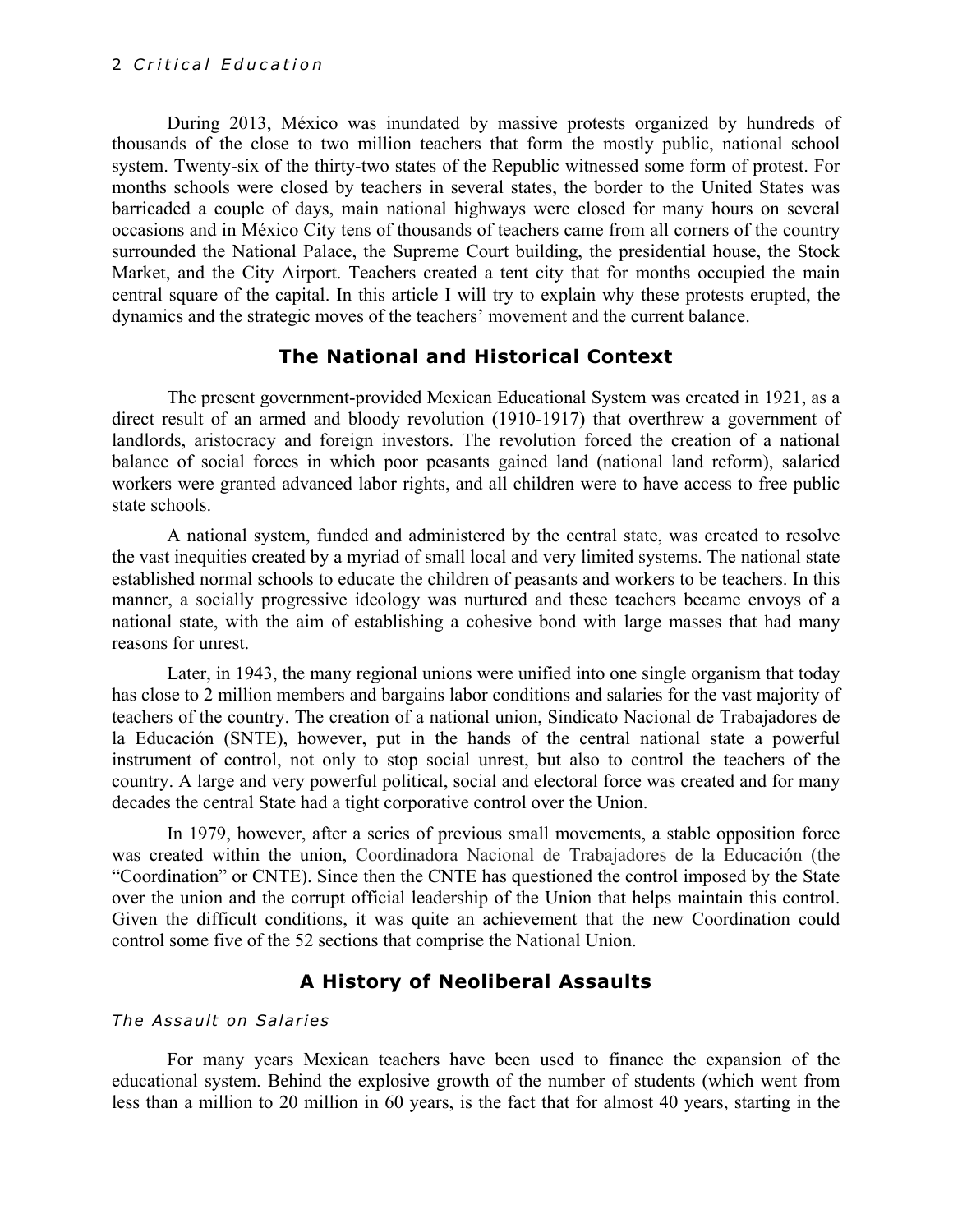1940s, teachers were paid less than what they were making in 1921, when the national system was created. This meant that for many years, the central government could hire two teachers at the cost of one. It was only in 1980 that the real wages of teachers came back to the level of 1921.

The comeback, however, lasted only a couple of years. In 1982, the real value of salaries suffered once again a reduction of 50 percent. However, this time the unpaid salaries did not go to finance the expansion of the system, but to pay the national external debt that had gone up astronomically. Up to 70 cents of each Mexican peso of the national budget went to foreign banks.

As a response in the eighties, the opposing teachers joined forces with the newly created faculty unions of universities, and organized a series of strikes during the following years. In 1987, this unrest helped a popular candidate for president who opposed neoliberalism. However because of a clear electoral fraud, he did not win the presidency. However, this did lead to the creation of a new party, the center-left Party of the Democratic Revolution (PRD), which became the third national political force.

#### *An Attempt to Decentralize Responsibility*

In the 1990s, a second assault took place in the form of an attempt by the national government to decentralize education to the states. This had two objectives: (a) to allow for the participation of private interests at the local level and, especially; (b) to cripple the national union.

In order to do that, the central government maintained its role, but tried to slowly pass on to the local governments the responsibility of the annual bargaining process. The teachers, however, every year created a movement that forced the central government to maintain the national negotiation and, at the same time, used local bargaining to obtain additional gains.

This double game empowered the teacher movements both at the national and local level. Twenty years later, in 2013, the central government finally gave up and decided to again centralize the education system. Teachers, nevertheless, continue to successfully press for local negotiations.

#### *The Alliance for Quality Education (ACE)*

A third neoliberal assault on Mexican teachers began in 2008, with a government initiative to introduce a series of changes in education under the name of Alliance for Quality Education (ACE). ACE was developed in association with some of the national biggest economic interests. Among other things, the initiative aimed at establishing evaluation of teachers, changing the rules on how to be hired as a teacher and increasing the participation of businessmen in local schools.

Strengthened by years of collective actions at the local level, teachers reacted promptly and massively. Union sections that were in the hands of a corrupt leadership that is subordinated to the central government revolted and took over the buildings of the local union sections, overthrew the old bosses and selected new democratic leaders. The strength of the teachers' movement increased substantially with tens of thousands of newly converted teachers. The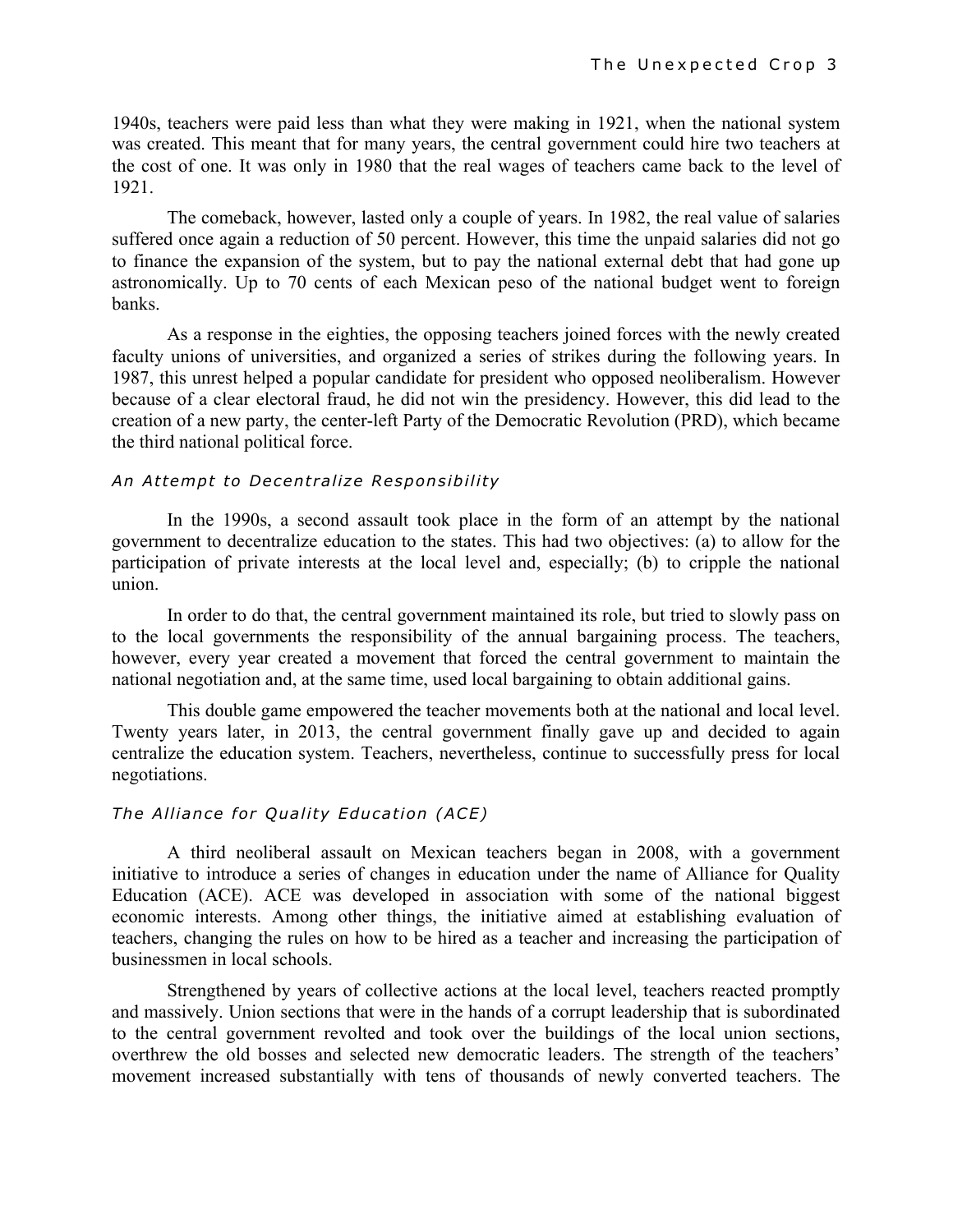#### 4 *Critical Education*

Alliance succeeded in some points, such as changing the rules for the hiring of teachers, but also helped to create a wider base of organized opposition.

#### *"Universal Evaluation" of Teachers*

In 2012 the center-right National Action Party (PAN) proposed legislation to establish a periodical "universal evaluation" of each one of the almost two million teachers. Eventually, many teachers could be fired.

The strengthened teachers' movement, however, responded quickly—it surrounded the National Congress buildings, and pressured for negotiations. Disagreement among legislators on how to carry out education reform aided the teachers' movement. Lacking a previous and detailed agreement, they were faced with arguments to which they did not have coherent and consistent answers. They lacked a comprehensive vision of exactly what reforms they wanted. That led to contradictions and sometimes an open and angry debate right there in front of the teachers' negotiation team. These circumstances forced the politicians to retreat and the legal initiative was cancelled, at least temporarily.

#### *Constitutional and Legal Changes*

By the end of 2012 a new president had been elected. Behind curtains and months before, he had convinced the three main parties—including the leftist Party of the Democratic Revolution (PRD), to agree on a national agenda of constitutional and legal changes that resulted in an overhaul of labor conditions for teachers. Teachers were excluded from the national labor relations framework established by the constitution (which does not allow for considering a cause for dismissal of a teacher, the result of an evaluation, nor for the establishment of sanctions in the hands of educational authorities).

The president was to defuse the strengthening of the teachers' movement, and to subordinate teachers to a condition of vulnerability unlike any other sector of workers. The government carried on and approved what was called the Educational Reform, which involved nothing less than changing the constitution in order to consolidate changes of the national norms.

The result was a monumental rebellion that included many more sections of the national union and protest actions not seen before in a century of labor movements, as described at the beginning of this piece. After the constitutional change, and in the middle of the protests, came the approval of what was called the secondary laws, which specify details of the constitutional change.

In spite of its strength, the movement was not able to stop the legal changes (with the exception of a few cosmetic alterations), but achieved other important political gains. For example, it is clear that the teachers' movement is no longer an isolated small group of union sections, but a national current involving hundreds of thousands of teachers and tens of sections.

The political strategy designed by the national assembly of teachers and some other popular organizations, lead to a clear moral and political victory for the movement. A group of academics travelled to every corner of the country and gave teachers an advanced and wellfounded critical view of the reform.

The reform was an authoritarian process imposed by the president in complicity with the leadership of three political parties, with no room for discussion. It took Congress less than ten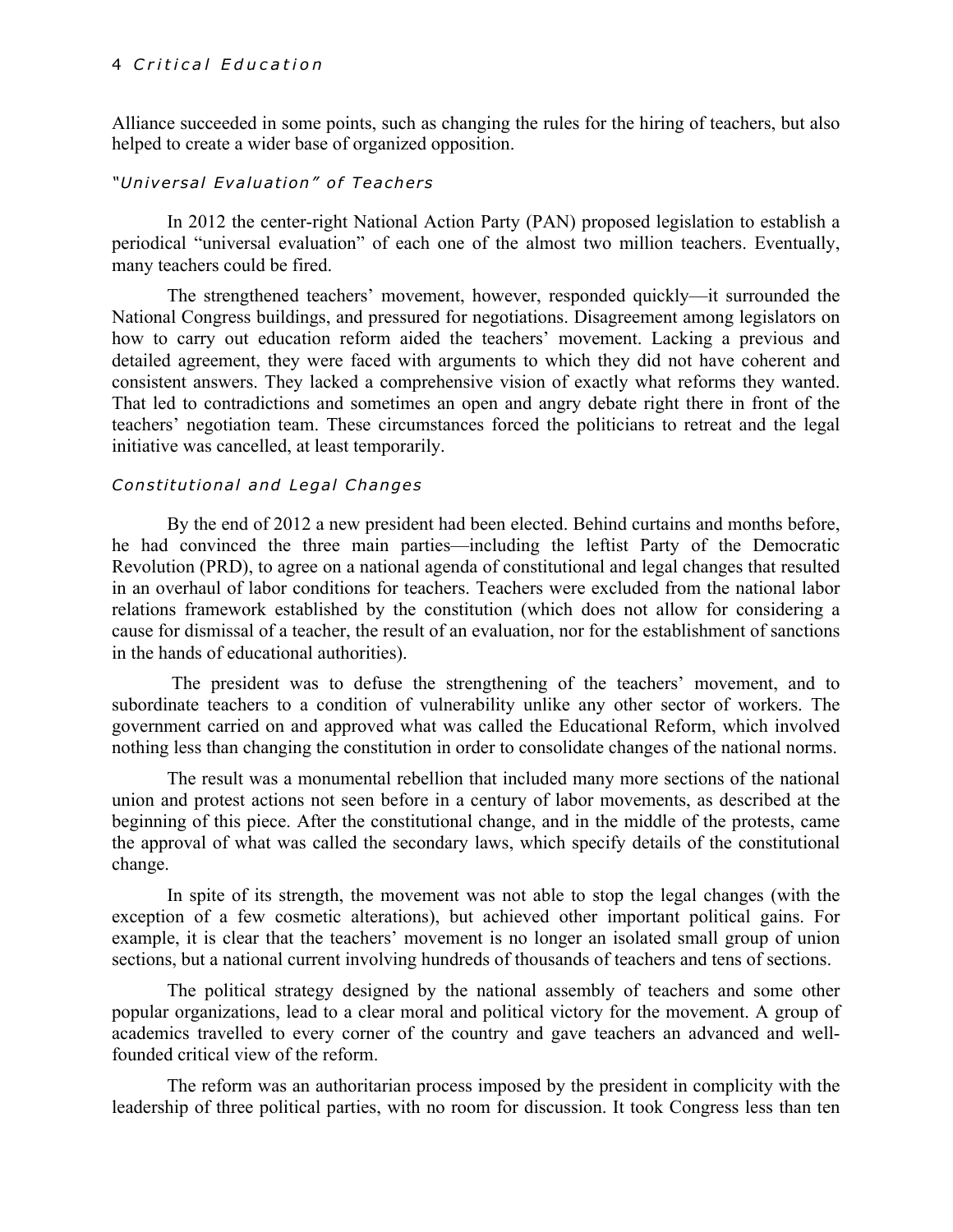days to modify the constitution, a process that normally takes months of debates, and many of the legislators did not even have a chance to read the proposed changes, but voted in favor anyway.

The so-called "reform" of education was never founded on even a minimal diagnosis of the situation of education nor on a clear argument on how these types of changes will contribute to the betterment of schools. In fact it was proven that more than an education reform, it was an attack on labor rights. The main thrust was to alter the labor conditions of teachers and subordinate them. Furthermore, it created a state of exception—only for teachers of public schools. In fact, in private schools would be evaluated, but could not be fired. It also created a climate of rigid control and supervision in the classrooms and schools as teachers were going to be videotaped to register if and how they complied with standards of teaching conduct.

Finally, public documents show that the basic blueprint of the reforms had been drawn months before it was proposed to the Congress. It had been developed by a research center supported by the most powerful firms of the country, including Coca Cola, beer companies, the main television chain, etc. It was a big business reform of education.

The victory on the battle of the arguments had a strong impact on the media. Although many of the newscasts, newspapers and other media severely criticized teachers, calling them "vandals," "lazy," social media and other very respected and independent media criticized the government and legislators because they had not given teachers and civil organizations a chance to engage in a real dialogue on the reform. It was a fast track reform.

In addition, teachers argued that the reform would contribute to the privatization of schools. At first it was not clear how this would happen. Then the government helped to prove the point when, based on a few phrases of the reform text that spoke of promoting the autonomy of schools, middle level officials started to notify schools that as a result of the reform now schools would have to begin paying electricity, water and telephone bills, as a way of becoming independent. These charges were astronomically high for many poor parents, which already were helping to provide schools with blackboards, bathrooms, running water and the like. Infuriated, parents started to occupy schools and close them down, sometimes in spite of teachers who would not dare to paralyzed the schools as part of their protest.

Most importantly, the whole movement and its arguments had a clear impact on the legitimacy of the reform. A year later, it has yet to produce any change and betterment of educational processes and schools. It is met with skepticism and lethargy by local governments so much that the central government is now suing in the Supreme Court some states that have not adequately changed the local laws to conform to the national legislation. Teachers confront local governments every time they try to impose the law.

A law that has no support from those in charge of complying is an almost dead law. This is especially so in the field of education. Getting a law to be accepted is even more difficult in the case that requires the agreement of almost two million of persons who devote their life to knowledge. It is harder to convince teachers of the value of something that mistreats them, and the impact of what the teachers think is very powerful in their communities. Two million teachers are unconvinced and hundreds of thousands openly oppose it, with good reasons, a very powerful force.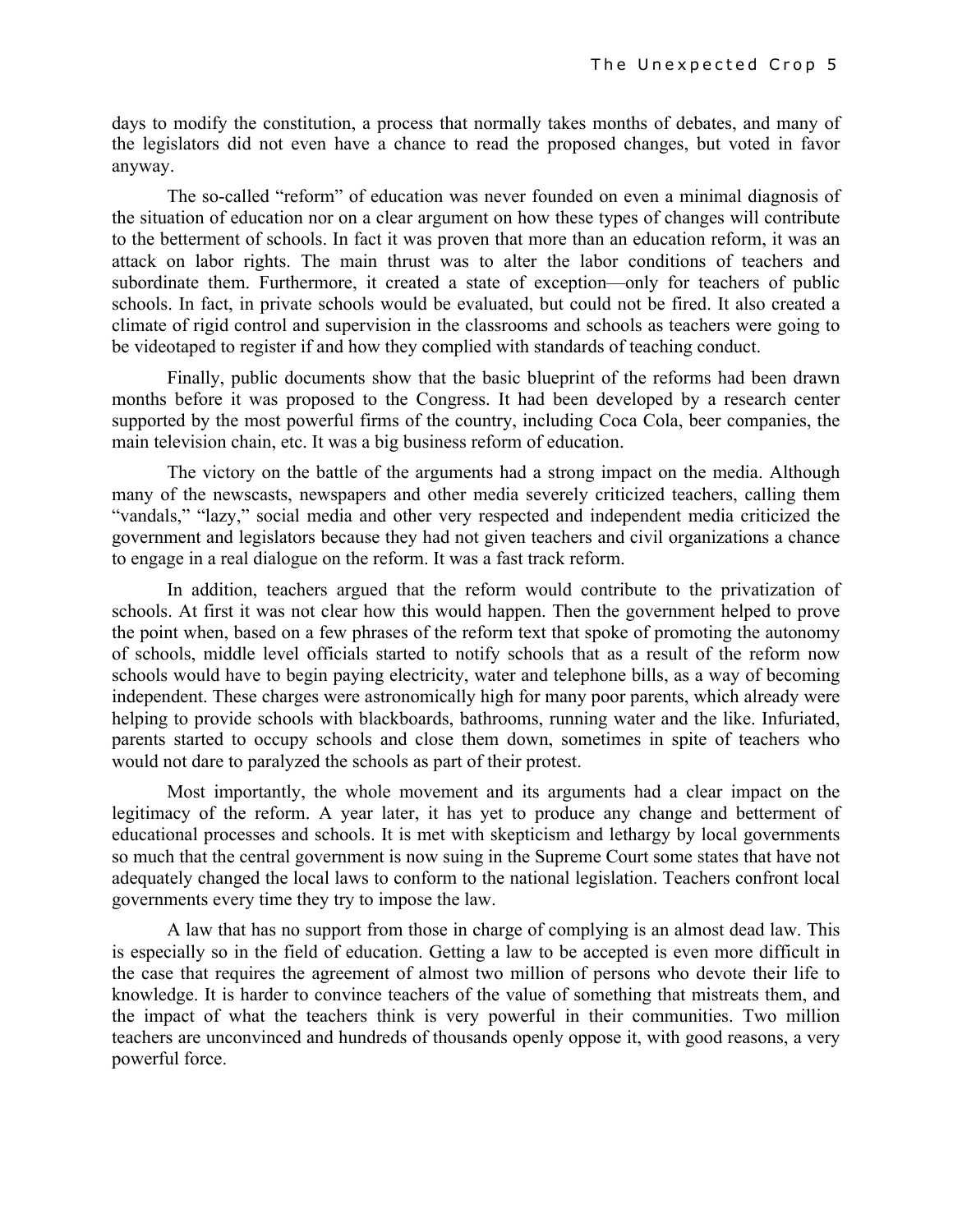#### **The Unexpected Crop—More Critical and Activist Teachers**

The most interesting part of this process of assault and resistance is the important change that has been happening in the vision of teachers. In 1979, when the Coordination (CNTE) started, the motto was "salary and democracy," the latter referring to the need to get rid of the oppressive union leadership. But by 2008 it was clear that the focus has undergone an important change. Yes, it still was salary and democracy, but it also included the defense of the right of teachers to begin changing education through their efforts.

Teachers moved into the discussion and practice of new alternatives for education. First in 2008, with the Alliance for Quality Education, the revolting teachers not only took the union buildings that had been in the hands of corrupt leaders for more than 60 years, they also started to take education in their own hands.

They perceived that it was not only the conditions in which they work that was at stake with this type of reform, but the foundation of the education itself, which they had participated in creating as part of the new nation emerged from the 1910-1917 Revolution. The popular, critical, and nationalistic vision of education was being replaced by the business orientation. That meant an emphasis on "quality," "competencies," "merit," "ranking," and created an atmosphere in which they, the poor, and their students will be persecuted or marginalized.

Coupled with the demonstrations and marches, teachers in several states organized "congresses" as they were called, which brought together hundreds of parents, in one occasion; large numbers of students in another; also communities and parents. From this, new proposals for education started to emerge as well as a rediscovery of many projects organized by teachers and communities founded years before. In these projects, pre-Hispanic languages were rescued as well as the culture they belong to in a very plural country (more than sixty different original languages). Teachers and communities also organized projects and services to benefit students and whole communities. In some states, like Oaxaca, Guerrero, Michoacán, full-fledged alternative schools were created, and all the schools of the state rejected standardized testing.

At the same time, in 2008, in the state of Chiapas, the Zapatista armed rebellion not only had achieved a form of relative autonomy, but also managed to create a whole education system as a substitute for government schools. Their schools go from elementary to middle school and then to the university level, with the so called "University of the Land." This alternate system has very different curricula and the teachers are youngsters trained from the indigenous communities.

The winds of reform have reached the cities, as well. Student movements since the middle of the 1990s have opposed national standardized testing and protested the scarcity of spaces in higher education (México has one of the lowest levels of coverage in Latin America). Protests reached a peak in 1999-2000 when the National University (home of 300 hundred thousand students) was closed for nine months by a student movement. The students protested increased tuition fees, standardized testing, and time limits to complete studies and they demanded wider student participation on institutional decisions.

Because of these and other movements, the pressure for change mounted. As a result the local government—opposing the national neoliberal education policies—created a new type of university, the México City Autonomous University (UACM). UACM is publicly financed by the municipal and federal governments, free of any tuition costs, with no admission exam, and no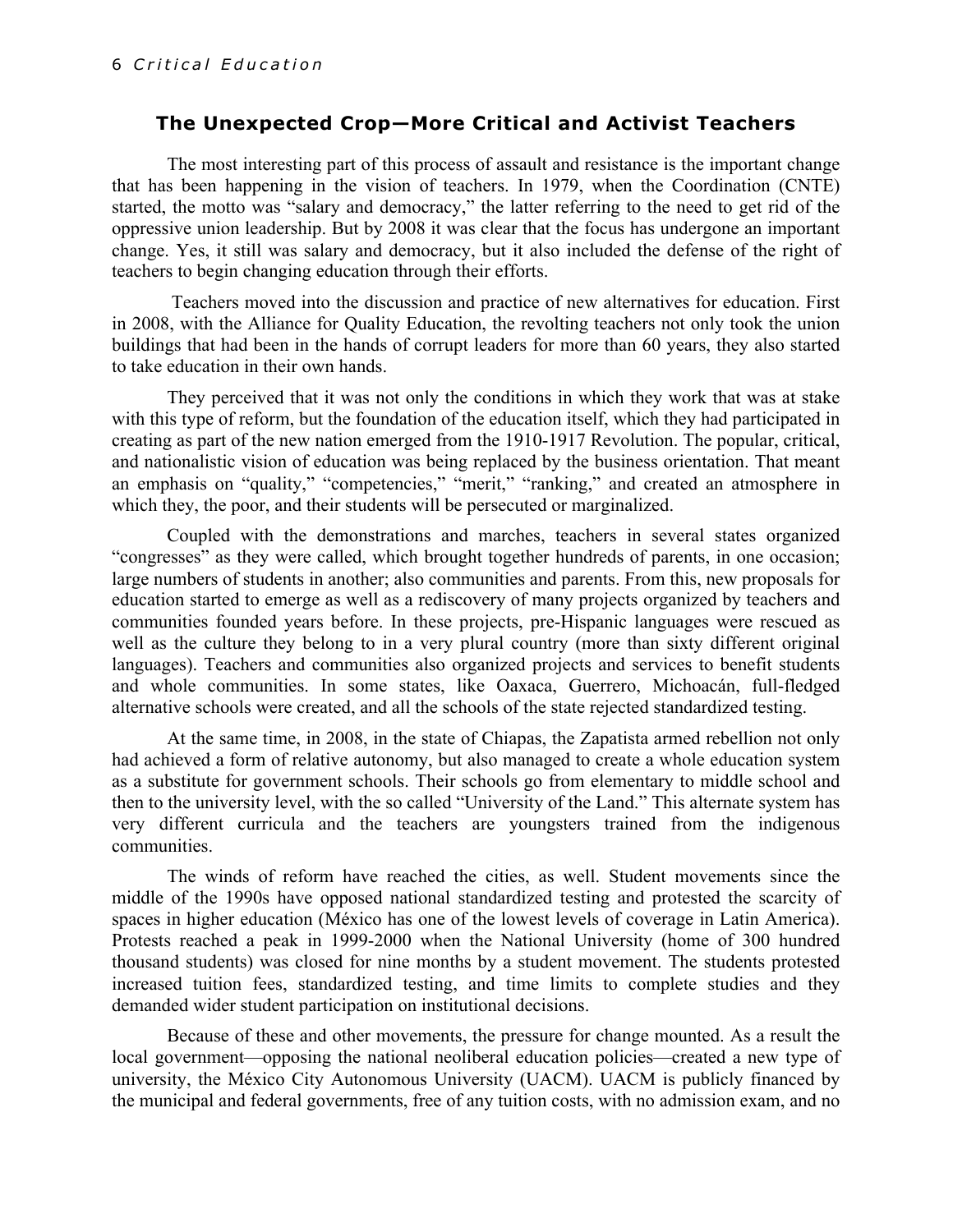time limit to finish the studies. It is governed by a council of students and faculty and is especially dedicated to research, the diffusion of knowledge and the promotion of cultural expressions throughout the city. The faculty teach at the five university campuses as well seven different correctional facilities. UACM is currently starting a program that will create 16 cultural and learning centers in low-income areas, run by students and faculty. Students are very active politically and have defended their university against hostile government initiatives to change the fundamental law of the institution and turn it into a regular boring, expensive, and elitist university.

In these many ways, neo-liberal educational reforms have been counteracted by the creativity, initiative and strength of the popular and teachers' movements.

#### **Author**

Hugo Aboites is a Professor of Education at the Autonomous Metropolitan University in the City of México (UACM). In May 2014, he was elected Rector of UACM for the period of 2014-2018.